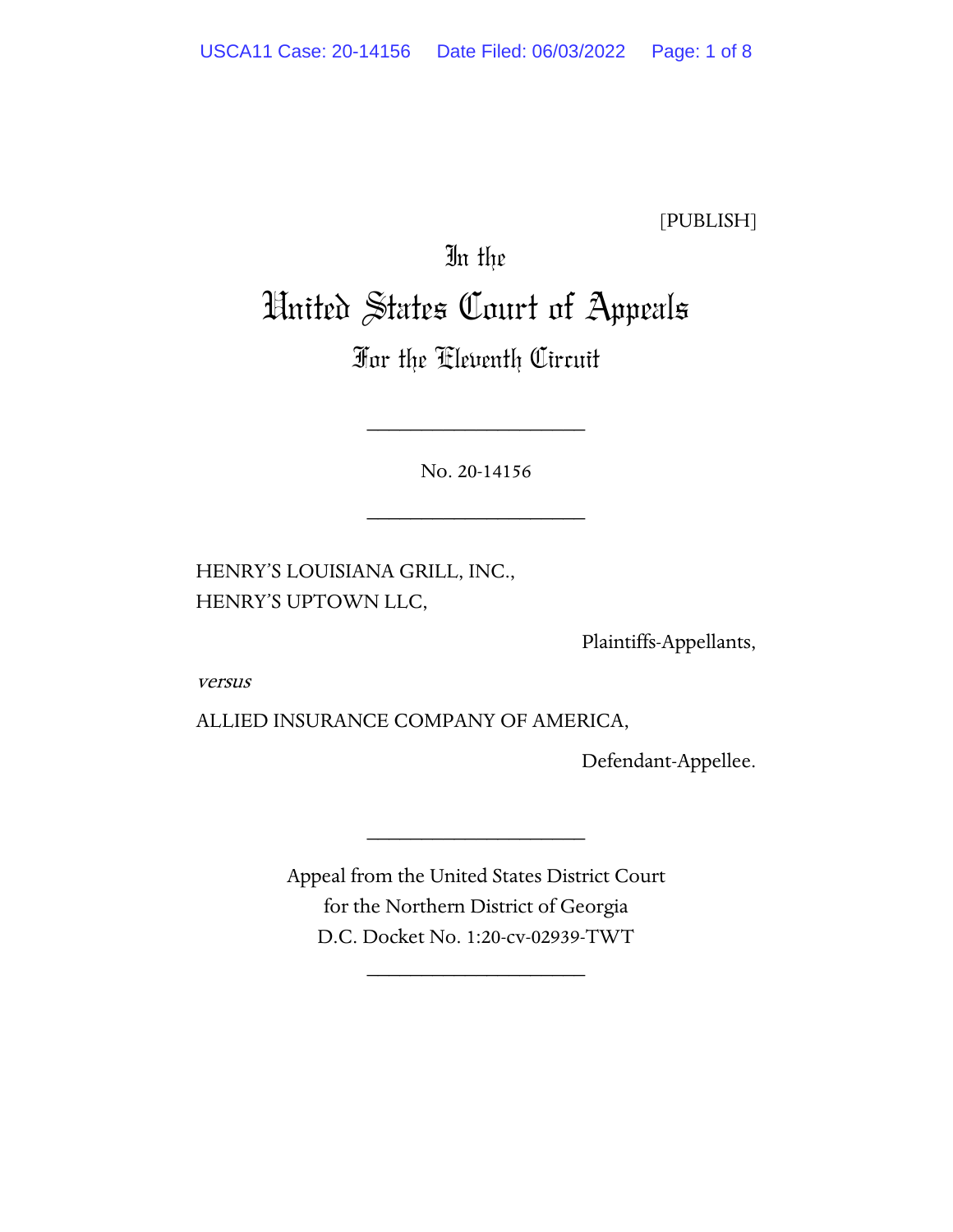Before GRANT, LUCK, and ANDERSON, Circuit Judges.

GRANT, Circuit Judge:

Since the beginning of the Covid-19 pandemic, businesses acrossthe country have sought to recoup losses from their insurers. But a common problem with that approach has been that the businesses' insurance policies protect against only "direct physical loss of or damage to" business property. So far, every federal and state appellate court to consider the issue (including this one) has held that the presence of Covid-19 causes a business's property intangible harm, rather than direct physical harm. That means Covid-related expenses and losses are not covered. Because Georgia law leads to the same result, we affirm.

### I.

When the first influx of Covid-19 cases appeared in Georgia in March 2020, the governor declared a public state of emergency. As officials scrambled to respond, the owners of Henry's Louisiana Grill played their part by suspending dine-in service at their restaurant.

To recover the income it was losing by closing its doors, Henry's quickly filed a claim with its insurer, Allied Insurance Company of America. Under Henry's "Premier Businessowners Property Coverage" policy, Allied agreed to "pay for direct physical loss of or damage to Covered Property" if it was "caused by or resulting from any Covered Cause of Loss." And it would "pay for the actual loss of 'business income'" due to the suspension of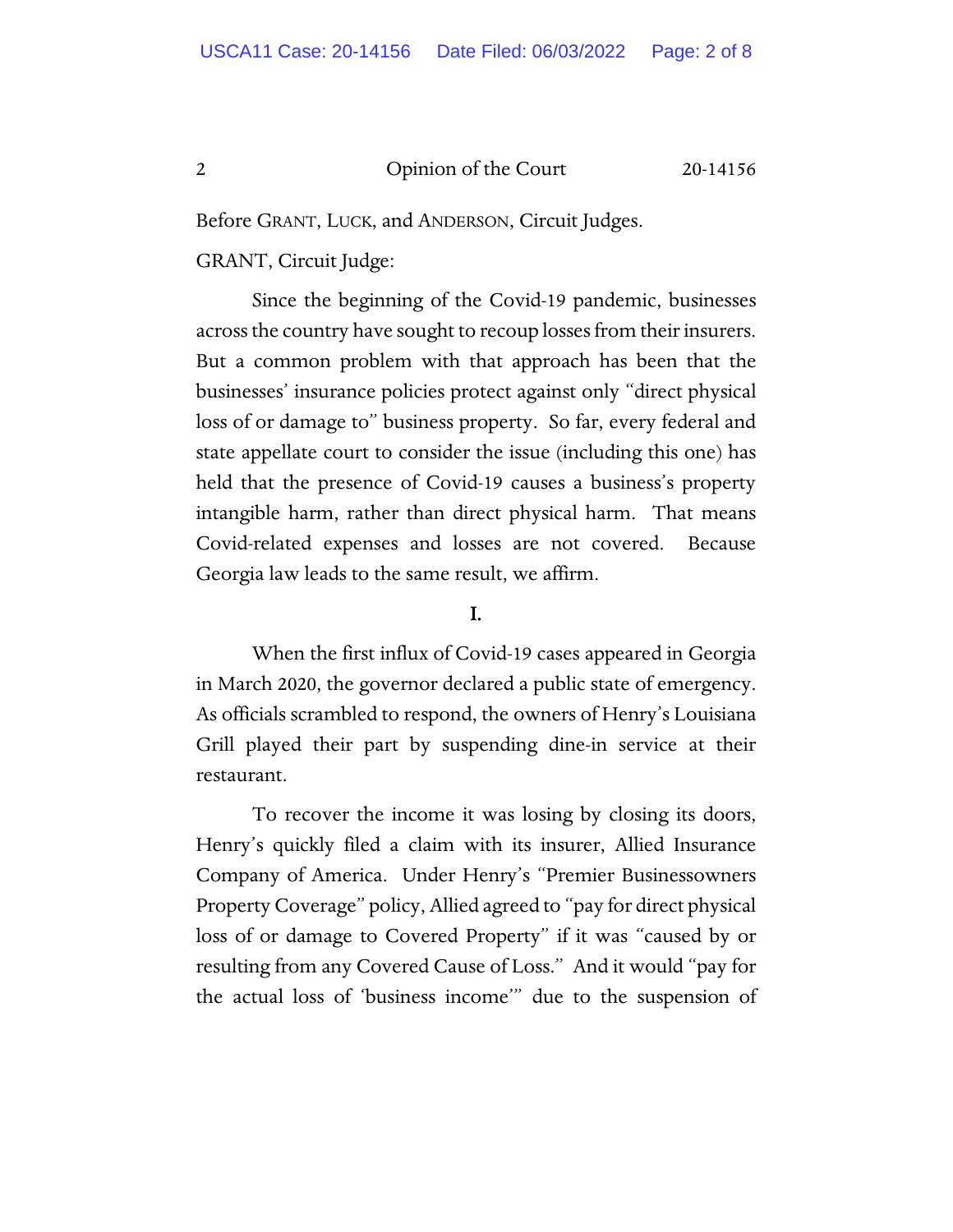20-14156 Opinion of the Court 3

Henry's operations in two circumstances. First, the Business Income provision covered suspensions "caused by direct physical loss of or damage to property at the described premises." These payments would last for a "period of restoration" following that loss or damage—time allotted for the property to "be repaired, rebuilt or replaced with reasonable speed and similar quality" unless, of course, the business "resumed at a new permanent location" first.

Second, the Civil Authority provision covered interruptions caused by an "action of civil authority" that prohibited "access" to Henry's as part of its "response to dangerous physical conditions" on nearby property—but only if those conditions resulted "from the damage or continuation of the Covered Cause of Loss that caused the damage" to that other property. A "Covered Cause of Loss," in turn, was defined as a "direct physical loss" of property.

Allied denied coverage. It found that Henry's closure was not caused by any "direct physical loss or damage." And under the policy's Virus or Bacteria exclusion, Allied refused to "pay for loss or damage caused directly or indirectly" by any "virus."

Like many other businesses, Henry's sued. It argued that it suffered a "physical loss of" property when it lost the use of its dining room during the Covid-19 closure. Its alternative argument was that Allied needed to reimburse its losses under the Civil Authority provision because the governor had restricted access to the area based on what Henry's considered to be physical damage to nearby properties—Covid-19 contamination.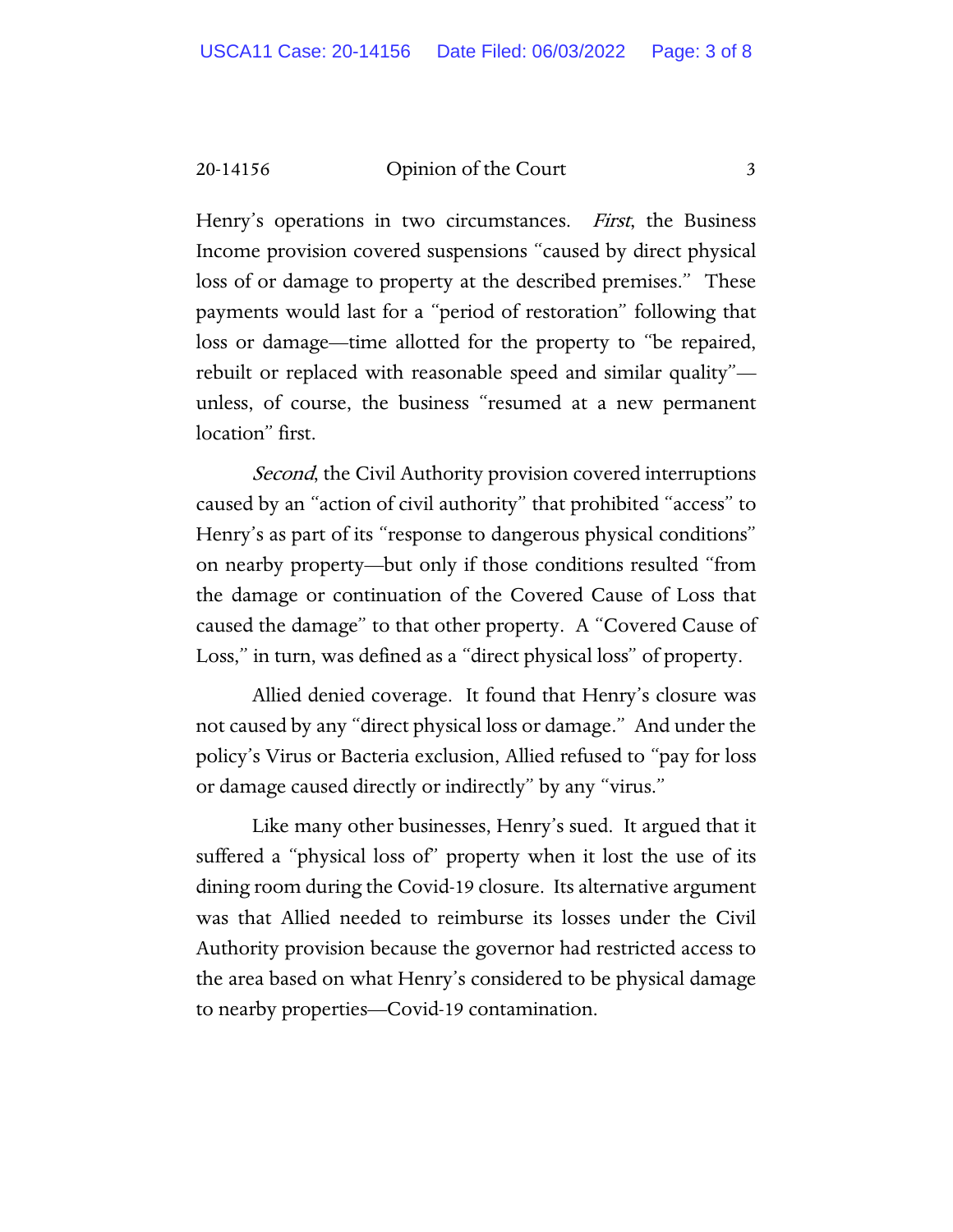The district court dismissed Henry's complaint for failure to state a claim. It held that no "direct physical loss of or damage to" property occurred because the restaurant and its dining room "underwent no physical change." And even assuming that nearby property "had been damaged by the virus," the court explained, the governor's order had not limited "access" to the surrounding area. Henry's now appeals.

## II.

We review a dismissal for failure to state a claim de novo, accepting the complaint's factual allegations as true and construing them in the light most favorable to the plaintiffs. Wildes v. BitConnect Int'l PLC, 25 F.4th 1341, 1345 (11th Cir. 2022).

#### III.

Even though Henry's claims that it has coverage under two provisions, no one disputes that both require a "direct physical loss" of or "damage" to property—either Henry's property or nearby property. This case, then, turns on one question. Does the presence of Covid-19, or a related closure after a declaration of public emergency, result in "direct physical loss of or damage to" a property?

We interpret the policy under Georgia law and "begin, as with any contract, with the text of the contract itself." $\frac{1}{1}$  Reed v. Auto-Owners Ins. Co., 284 Ga. 286, 287 (2008). We read the policy

<span id="page-3-0"></span><sup>&</sup>lt;sup>1</sup> Like both parties, we assume that Georgia law governs this contract.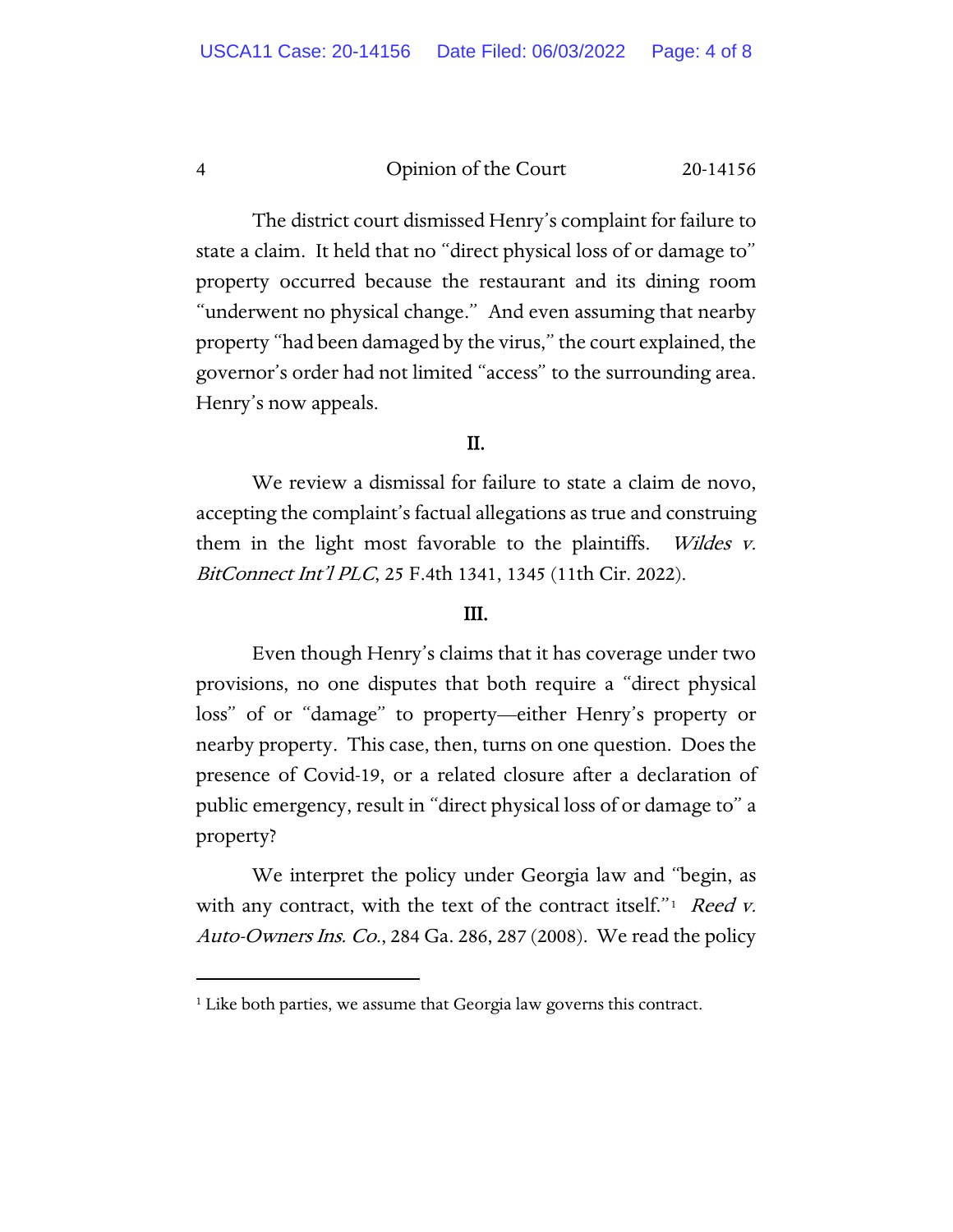20-14156 Opinion of the Court 5

as a layman would read it. York Ins. Co. v. Williams Seafood of Albany, Inc., 273 Ga. 710, 712 (2001). In doing so, we must also "consider the insurance policy as a whole" and "attempt to harmonize the provisions with each other." Nat'l Cas. Co. v. Georgia Sch. Bds. Ass'n-Risk Mgmt. Fund, 304 Ga. 224, 228 (2018). The "natural, obvious meaning" of a term "is to be preferred over any curious, hidden meaning which nothing but the exigency of a hard case" would suggest. Payne v. Middlesex Ins. Co., 259 Ga. App. 867, 869 (2003) (quotation omitted). When the terms are unambiguous, we simply apply them "as written." *Reed*, 284 Ga. at 287.

The Court of Appeals of Georgia has already laid out the groundwork on this issue, so we start there. See McMahan v. Toto, 311 F.3d 1077, 1080 (11th Cir. 2002) (absent a state supreme court decision, we generally follow state intermediate-appellate court decisions on issues of state law). It interpreted a nearly identical phrase—"direct physical loss of, or damage to"—while reviewing a business's all-risk personal-property insurance policy. AFLAC Inc. v. Chubb & Son, Inc., 260 Ga. App. 306, 307 (2003). Based on the "common meaning of the words" and how they fit in with the rest of the policy, it held that the term required proof of "an actual change in insured property." *Id.* at 308. Being "physical" meant that the loss or damage had to make the property "unsatisfactory for future use" or meant that the property would need "repairs" before it would be usable again. *See id.* So under Georgia law, a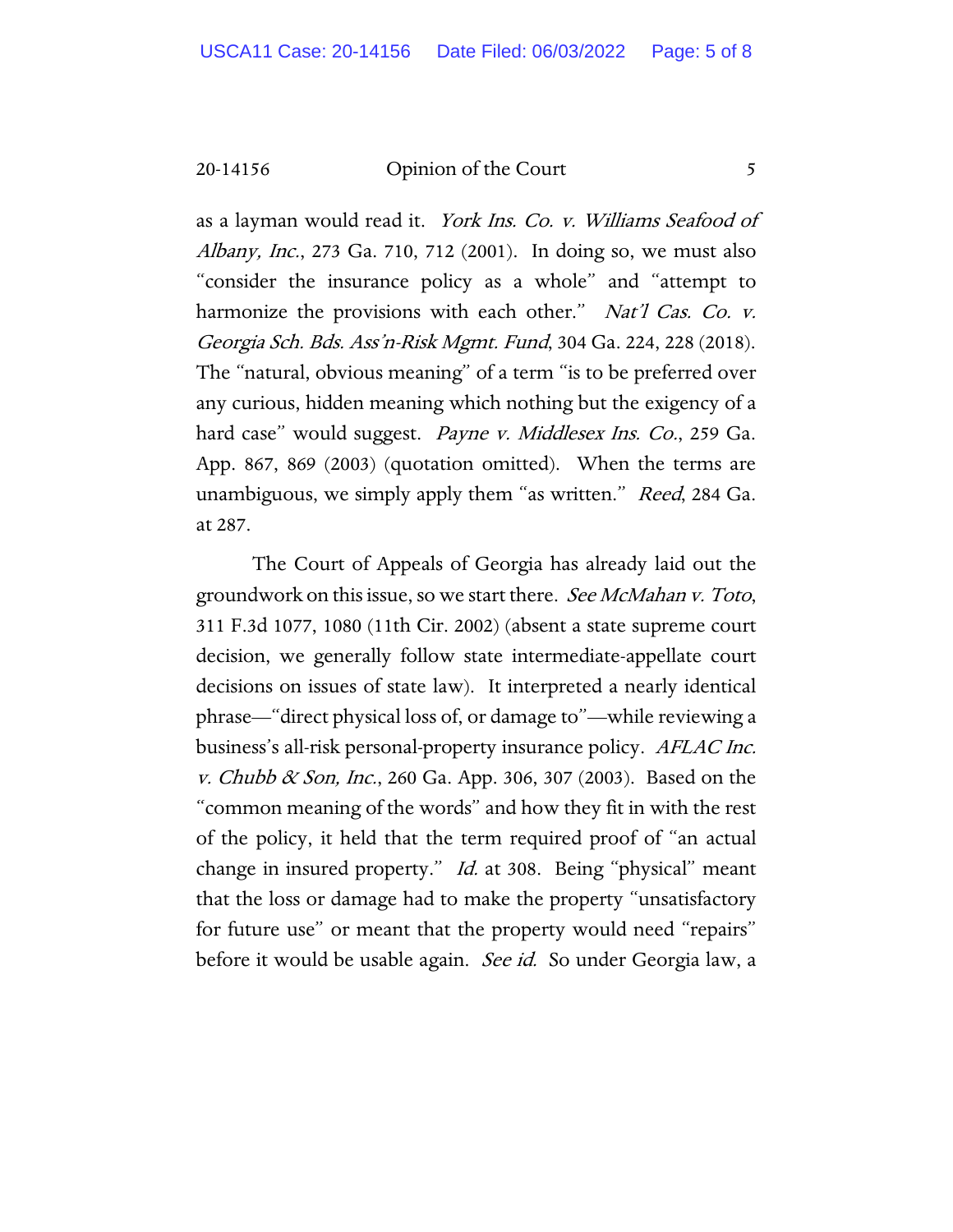"direct physical loss" always involves a tangible change to a property.

Henry's alleges no actual change to its property. Even if we assume that the governor's Covid-19 order caused loss because it deprived the restaurant of the use of its property, that does not result in a win for Henry's. Allied agreed to provide for only one manner of loss—the *physical* loss of Henry's property. To be physical, the loss itself must be "of or relating to things perceived through the senses as opposed to the mind"; it must be "tangible or concrete." New Oxford American Dictionary 1321 (3d ed. 2010). Henry's has alleged nothing of this sort.

Henry's tries to spin its loss as physical—it says it "lost, or was otherwise *deprived* of," a "physical space." A restaurant's dining room, no doubt, is a physical space. But even if the governor's order restricted the dining room's use, that had no physical effect on the property. It did not destroy, ruin, or even damage any part of the restaurant. Because Henry's cannot identify any "actual change" to its property, it suffered no physical loss. *See AFLAC Inc.*, 260 Ga. App. at 308.

No matter, says Henry's, because the Civil Authority provision was triggered by the Covid-19 virus itself. But like the Business Income provision, that provision covers only harms caused by a "direct physical loss" of property. See Assurance Co. of Am. v. BBB Serv. Co., 265 Ga. App. 35, 36 (2003). Henry's claims that all the requirements were satisfied because the governor's order was issued in response to the "community spread of COVID-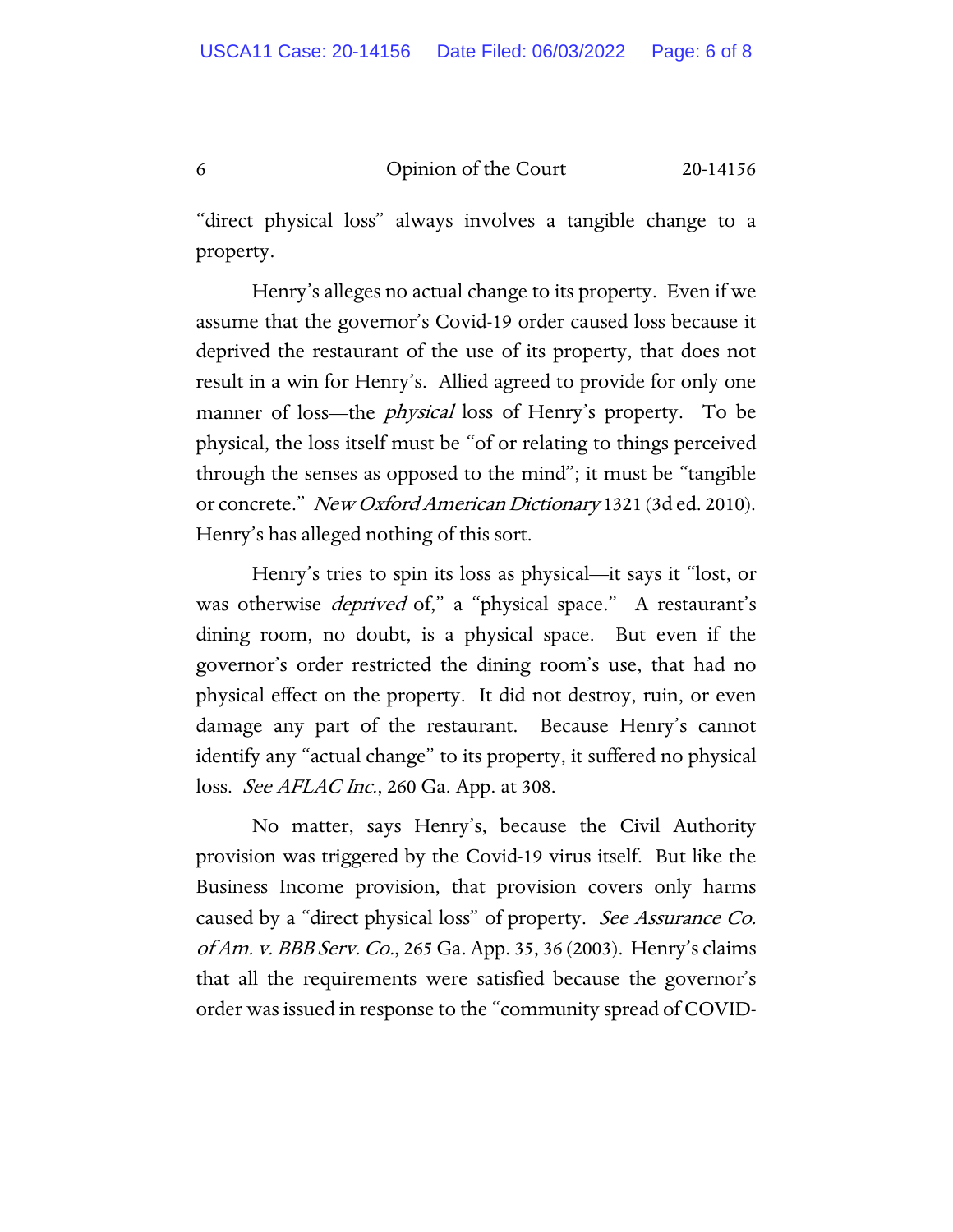#### 20-14156 Opinion of the Court 7

19," which "damaged" other properties by contaminating them. But what Henry's fails to allege is that the virus effected any actual, physical change on the nearby properties. The mere presence of the virus in other restaurants or businesses did not destroy or ruin those properties.[2](#page-6-0)

Finding that Henry's suffered no "physical loss of" property lines up with the rest of the policy. Another limit on Business Income coverage is that it only lasts until the lost or damaged property is "repaired, rebuilt or replaced." Covering costs while a business is brought back into working order confirms that a "physical loss of" property must involve tangible change to the property.

We are not alone in our conclusion; the same one has been reached by every federal and state appellate court to decide "the meaning of 'physical loss of or damage to' property (or similar language) in the context of the COVID-19 pandemic." *SA Palm* Beach, LLC v. Certain Underwriters at Lloyd's London, 32 F.4th 1347, 1358–59 (11th Cir. 2022) (collecting cases). As we held in SA Palm Beach, a case decided under Florida law, an insured must allege a "tangible alteration of the property." *Id.* at 1358. Alleging the "loss of use based on intangible and incorporeal harm to the property due to COVID-19 and the closure orders that were issued by state and local authorities" is not enough. Id.

<span id="page-6-0"></span><sup>&</sup>lt;sup>2</sup> Because the policy provides no coverage, we need not consider whether the virus exclusion also would have barred Henry's claims.